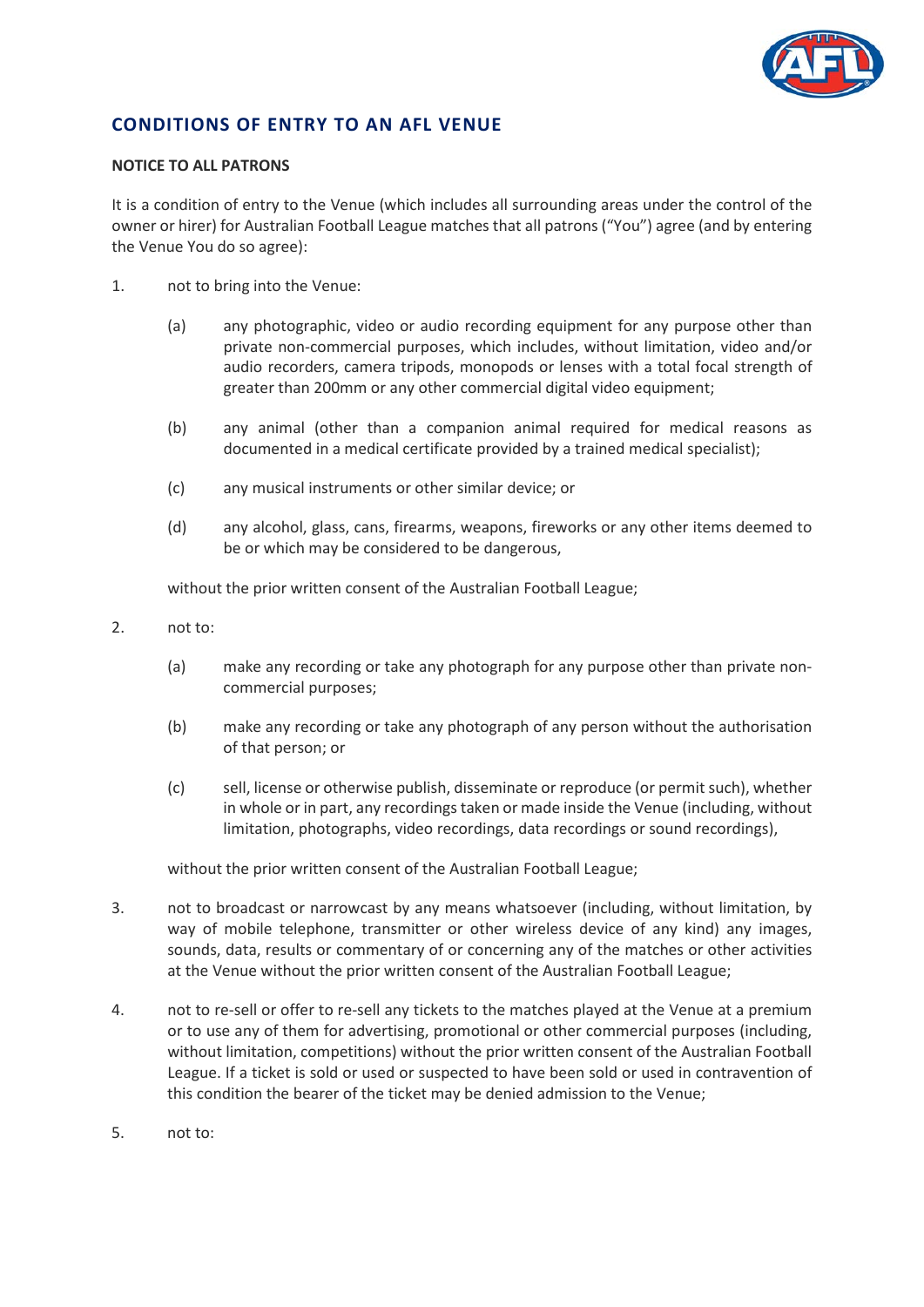

- (a) wear or otherwise display commercial, political, religious or offensive signage or logos of any kind;
- (b) engage in ambush marketing of any kind;
- (c) sell or distribute any goods or services or any other matter or thing;
- (d) collect money or orders from other patrons for goods or services or any other matter or thing;
- (e) inflate, or cause to inflate, any balloon, beach ball, receptacle, device or structure;
- (f) conduct public surveys or opinion polls, solicit money, donations or subscriptions from members of the public; or
- (g) distribute commercial, political, religious or offensive advertising or other promotional material of any kind,

without the prior written consent of the Australian Football League;

- 6. that entry to the Venue is only permitted to spectators who agree to be searched (including, without limitation, their bags, clothes or other possessions) on entry, and continued presence in the Venue is only permitted to spectators who agree to be searched (including, without limitation, their bags, clothes or other possessions) while in the Venue. AFL reserves the right to inspect and search Your bags regardless of size. This may include visually or physically inspecting the bag and/or seeking Your assistance to remove items from the bag. AFL also reserves the right to conduct 'pat down', 'wanding' or other reasonably personal checks of You as You enter or exit the Venue;
- 7. that the playing field at the Venue shall be out of bounds at all times and any persons entering the playing field without prior written consent from the Australian Football League will be prosecuted;
- 8. that You consent to:
	- (a) the recording of Your likeness and/or voice by any means (including but not limited to audio and visual recordings by television cameras and photographers) (together 'Images"); and
	- (b) the commercial exploitation, throughout the world, of their Images by any means by the Australian Football League and Its commercial partners without compensation;
- 9. that You are required to take appropriate care for Your safety including but not limited to sun protection and hydration;
- 10. that if You are deemed to be, or potentially be, affected by the consumption of alcohol or drugs You may, in the Australian Football League's sole discretion, be refused entry to, or ejected from, the Venue by an authorised event official;
- 11. that:
	- (a) You are admitted to the Venue at Your own risk; and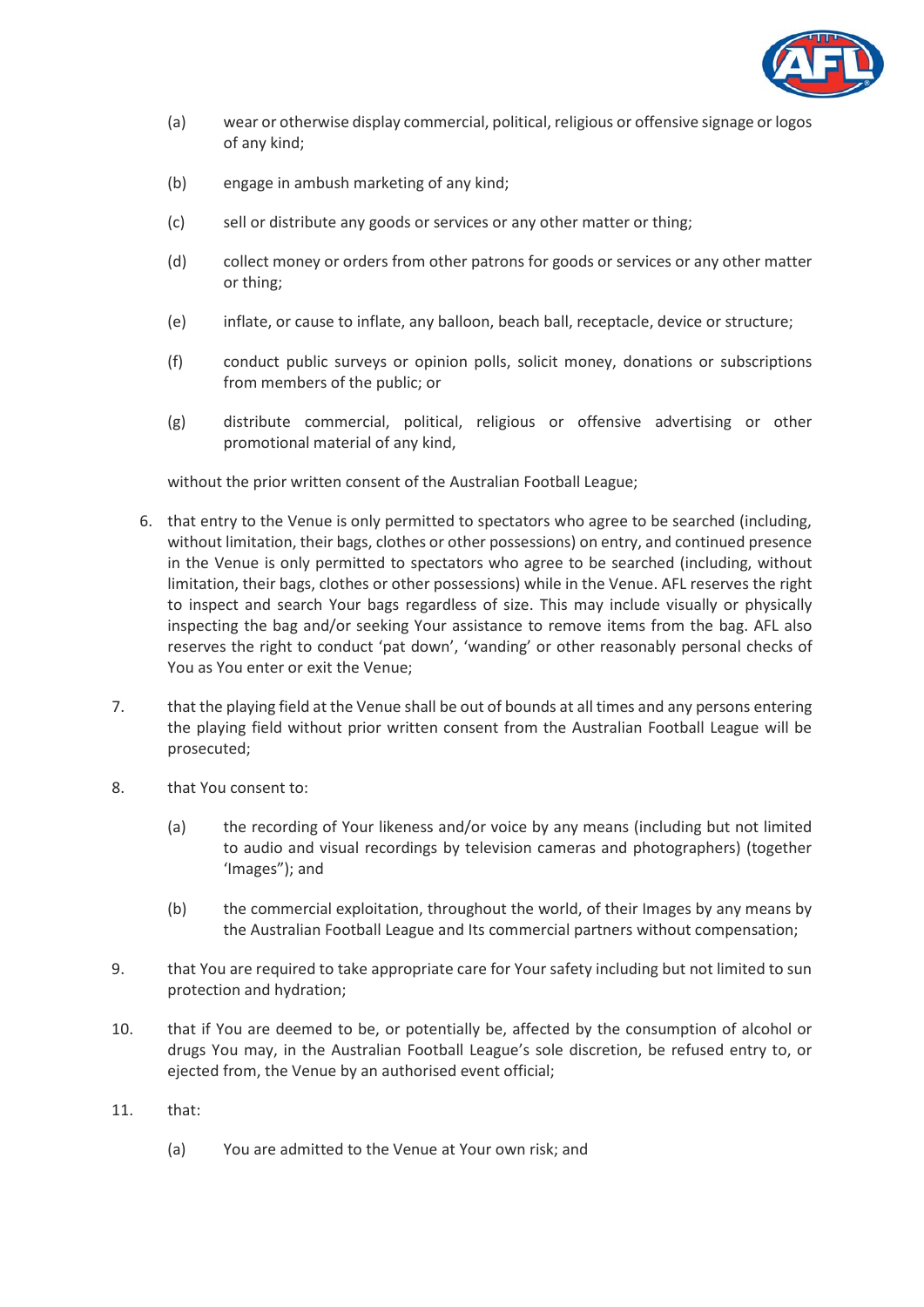

- (b) that the Australian Football League shall not be liable for any loss or damage suffered by You or caused by any act or omissions of the Australian Football League;
- 12. not to do any of the following in or around the Venue:
	- (a) post, stick, place or attempt to post, stick or place any poster, placard, bill, banner, print, paper or any other advertising material on any building structure, fence, tree, cordon or other thing without the prior written consent of the Australian Football League;
	- (b) misuse, deface, damage, remove from the Venue or tamper with or attempt to misuse, deface, damage, remove from the Venue or tamper with any building, seat, chair, toilet, sink, table structure, vehicle, craft, truck, pipe, tap, tap fitting, conduit, electrical equipment, wiring, sign or other thing or excavate or cause to be excavated any part of the area used for any of the matches or other activities at the Venue;
	- (c) deposit litter, except in a receptacle provided for that purpose;
	- (d) throw or attempt to throw any stone, bottle, projectile or other object;
	- (e) engage in any conduct, act towards or speak to any player, umpire or other official or other patron in a manner, or engage in any conduct, which threatens, offends, insults, humiliates, intimidates, disparages or vilifies that other person on any basis including, but not limited to, that other person's race, religion, colour, descent or national or ethnic origin, special ability/disability or sexual orientation, preference or identity;
	- (f) disrupt, interrupt or behave in any manner that may disrupt or interrupt any of the matches or other activities at the Venue, distract, hinder or interfere with a player, interfere with the comfort of other patrons or their enjoyment of any of the matches or other activities at the Venue;
	- (g) use indecent or obscene language or threatening or insulting words, or otherwise behave in a threatening, abusive, riotous, indecent or insulting manner;
	- (h) interfere with, obstruct or hinder the Australian Football League or its employees, agents or contractors in the exercise of their powers, functions or duties;
	- (i) collect, communicate or transmit any form of commentary, data or other material in relation to the conduct, progress, result or any other aspect of a match taking place at the Venue for any improper purpose, illegal purpose, or unauthorised commercial purpose;
	- (j) in any way, or seek to in any way, improperly influence the conduct, progress, result or any other aspect of a match taking place at the Venue, or offer to any third party any bribe or other reward to engage in such activities; or
	- (k) smoke in areas within the Venue;
- 13. not to hold Yourself out or otherwise promote Yourself or any good or service as being associated with the Australian Football League, club or player where they are not authorised by the Australian Football League to do so;